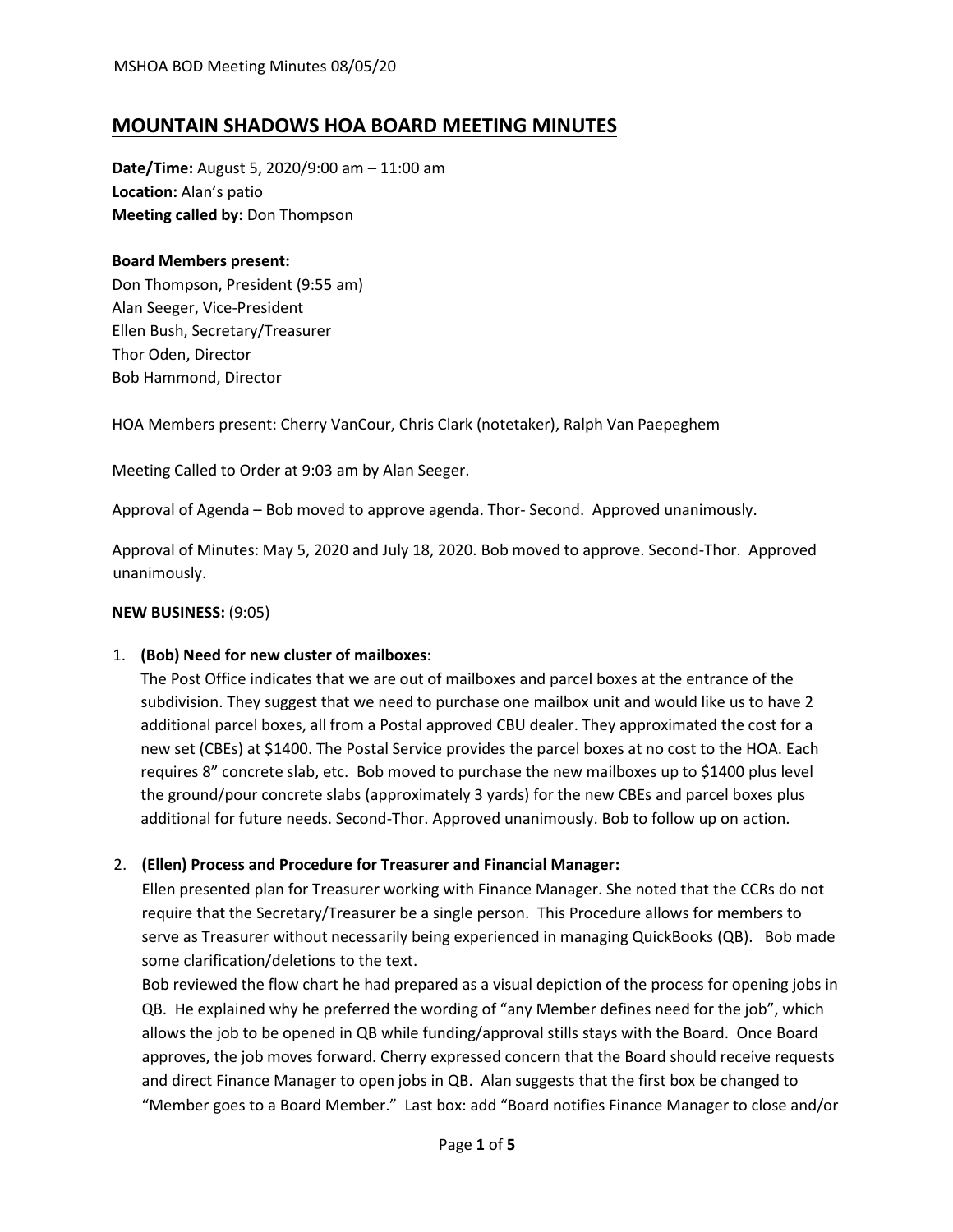inactivate". Suggestion to add "Pending" box to flow chart and QB for open jobs not yet assigned a lead or budget. Thor moved to accept flow chart with changes and bring edited Process to next meeting. Second**-** Alan. Approved unanimously

## 3. **(Don) Email to HOA**:

Don was not yet in attendance. Ellen reported that he is interested in communicating with the Membership in an email format.

#### **OLD BUSINESS:** (9:30)

### 4. **(Ellen) Financial Report**

Ellen distributed Financial reports. She asked the Board if they would prefer receiving the reports by email prior to the meetings. The Board unanimously agreed. It was requested that Cherry will pull reports through the last day of prior month for the monthly Board meetings. Cherry agreed.

- Budget review: Ellen asked that the Board take note of the Road Maintenance line item. Paving job was partially paid before the end of the last fiscal year. Suggests reduction in budget item in the 20-21 fiscal year since half was already paid.
	- o Ellen moved to reduce \$26,000 to \$14,000 under Road Maintenance. Bob- second. Approved unanimously.
	- $\circ$  Ellen moved that the Board approve the annual Budget at the first or second meeting/within 60 days of the Annual Meeting. Alan-Second**.** Approved unanimously.
	- o Ellen moved to approve 2020-2021 budget. Bob-Second. Approved unanimously.
	- $\circ$  Bob moved that the Board receive financial reports prior to the meetings with notes from the Treasurer that highlights possible concerns. Alan-Second. Approved unanimously.
- Job Status Report: Ellen explained that Cherry will be working to merge Job Status report and the Approved Amount vs Actual by Job. Cherry identified two jobs that show her as the lead. She requested that she be removed as the lead. Alan suggests that if the jobs have to do with Water, the Board liaison for the Water Committee should be the place holder. Some of the jobs could go to a pending list with no rep/lead.
	- $\circ$  Bob moved to have this report and accompanying narrative sent to the Board at the same time as the Treasurer's report; Alan-Second**.** Approved unanimously.
- Volunteer Time by Job detail: Ellen then distributed the volunteer hours list for July showing 11 volunteer hours completed.
- Financial report

.

• Balance-Allocation Report

### 5. **(Alan) Architectural Committee Report**

The ACC met August 1 for their first meeting. Dean Lange had asked if he could build his shop building before the home. Decided that they would be allowed to pour both his foundations at the same time, starting their one-year timeline. Plans to begin building in April, 2021.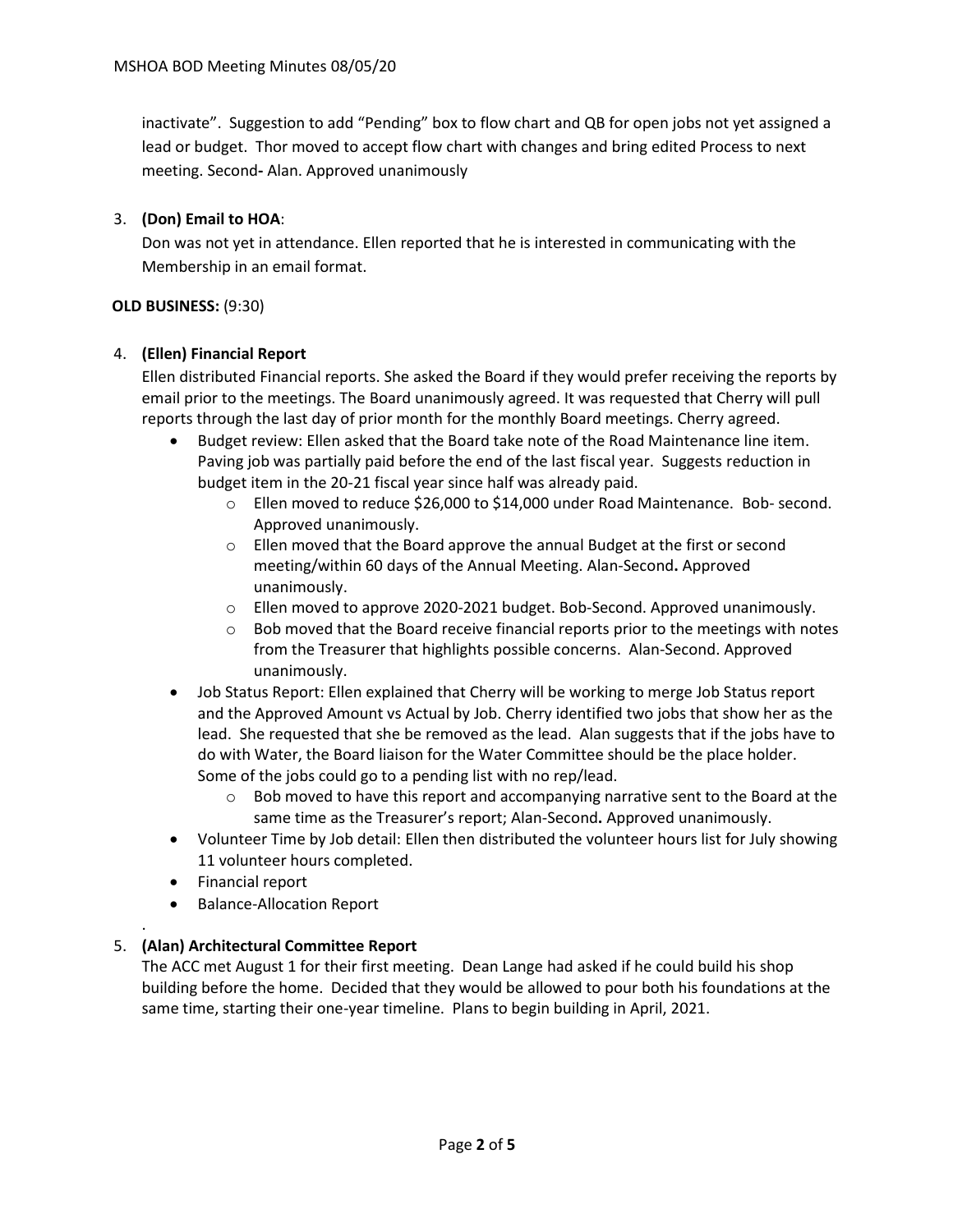#### 6. **Update on Current Action Items**

- o **(Thor) Road repair update:** Thor talked many times with owner of Steele Paving, Ricky Steele. Thor had asked to go out together and re-measure the work. The owner never did schedule. Steele Paving submitted a bill that exceeded the estimate. Thor feels we should pay the amount budgeted since we gave them ample opportunities to come and measure/address the concerns of the scope of work. Cherry stated that the original agreement/estimate did not specify a maximum total. Don will write a letter and send to Board for review that will delineate the Board's issues. Thor, Alan and Don will meet on Saturday 8/8 to measure the completed work in order to compare the total square feet with the total listed on the invoice.
	- $\circ$  Thor moved to pay the remaining amount that had been approved (\$14,000) with a letter stating that the bill exceeds the original scope of work (\$10,000). Bob-second. Approved unanimously.

After the measurements are completed and letter sent, this will return to the Board for additional action if necessary.

- o **(Ellen) Road repair projections**: Ellen presented a spreadsheet to the Board giving various options for generating additional funds to pay for a future chip-seal project. Bob noted that using a cost of \$218,000, for this project, is rather unrealistic because it is based on today's costs. Also, if we assess now for 15 years in the future, we are paying for things many of us won't be here to use. It would be difficult to sell that type of assessment to the Members. Don voiced a concern about designating all the additional funds (whether it is an assessment, an increase in dues, or both) to Roads. He asked what happens if there is something catastrophic and "all eggs are in one basket." It was agreed that the designations would simply be a placeholder designation. In a catastrophe, all funds are available. Don suggested getting an accurate idea of linear foot of streets plus cost per square foot. Thor would like to put a 20% increase in dues on the next agenda.
- o **(Thor) Update on swab job (A2020-WH2 vibration/swab):** Swab estimate had been approved at previous meeting (7/18), for \$11, 890.00 plus up to 20% for prep work and sound tube for a total amount of \$14,268. Estimate for prep work subsequently received in the amount of \$2,312.96.

Once the pump is pulled, if we see that we need a new pump, it would have to be approved on an emergency basis. Thor will schedule.

• **(Ellen) Meter reading - summer reading**: Thanks to Ralph Van Paepeghem and Darryl & Linda Denny, the reading was just completed. Board needs to communicate with Jim to see if he is still willing to input information. Don will scan info and send on to Jim.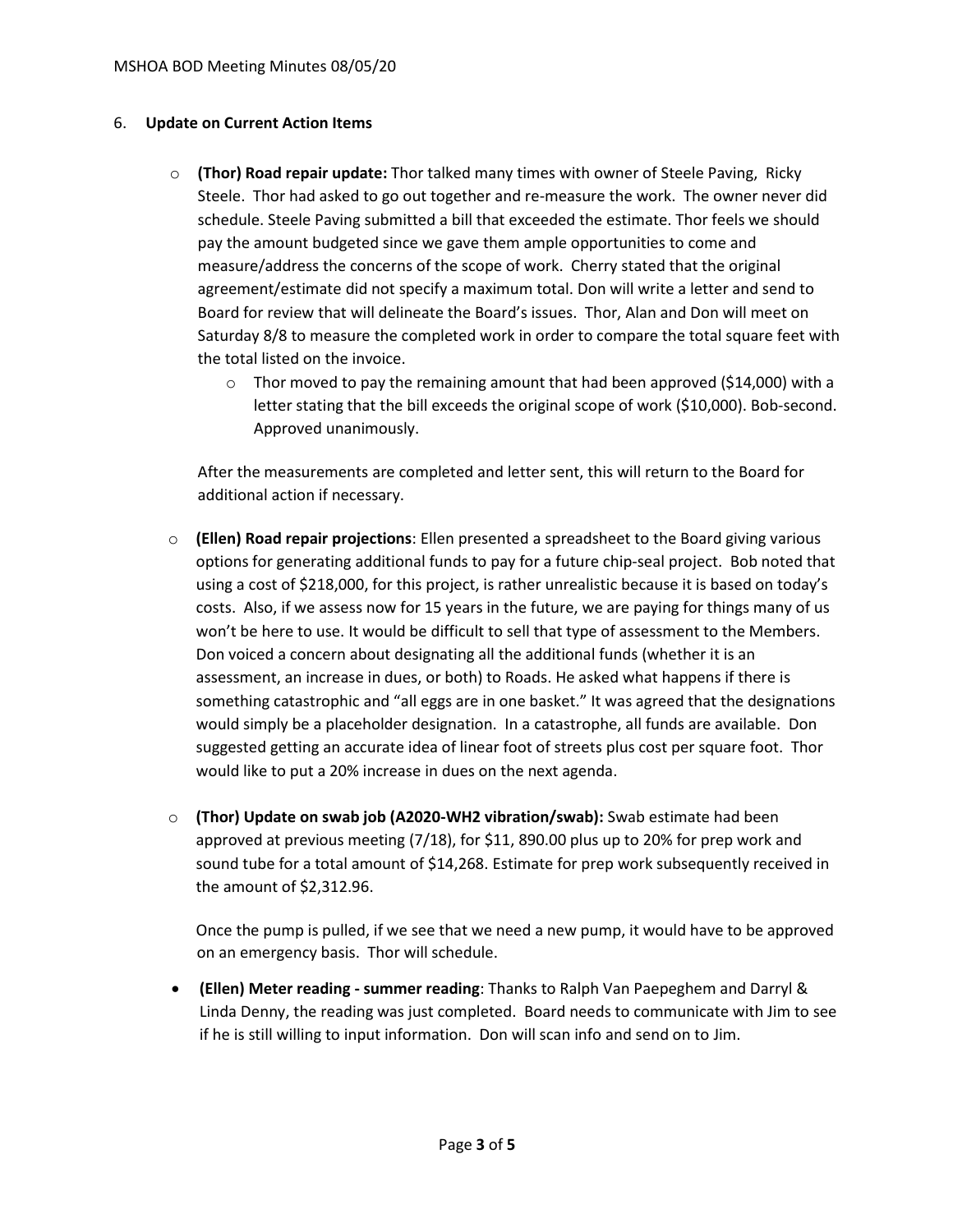• **(Don) Phase 4 update-Diocese response**: No response from Diocese. Don suggests that we wait another 2 weeks, follow with another letter with a more direct request to respond. Bob stated that there are essentially two areas of discussion: water and roads. Bob stated that he would contact Larry to see if he can help encourage communication. It is possible that the Diocese has found a water source. This may encourage the Diocese to simply vacate their need to be part of the HOA.

**PUBLIC COMMENT:** Ralph asks that the Board be aware that as a Member, he hopes that the Diocese does not think that they can use our roads.

**ADJOURNMENT OF GENERAL MEETING:** Bob moved to adjourn. Ellen-second. Approved unanimously.